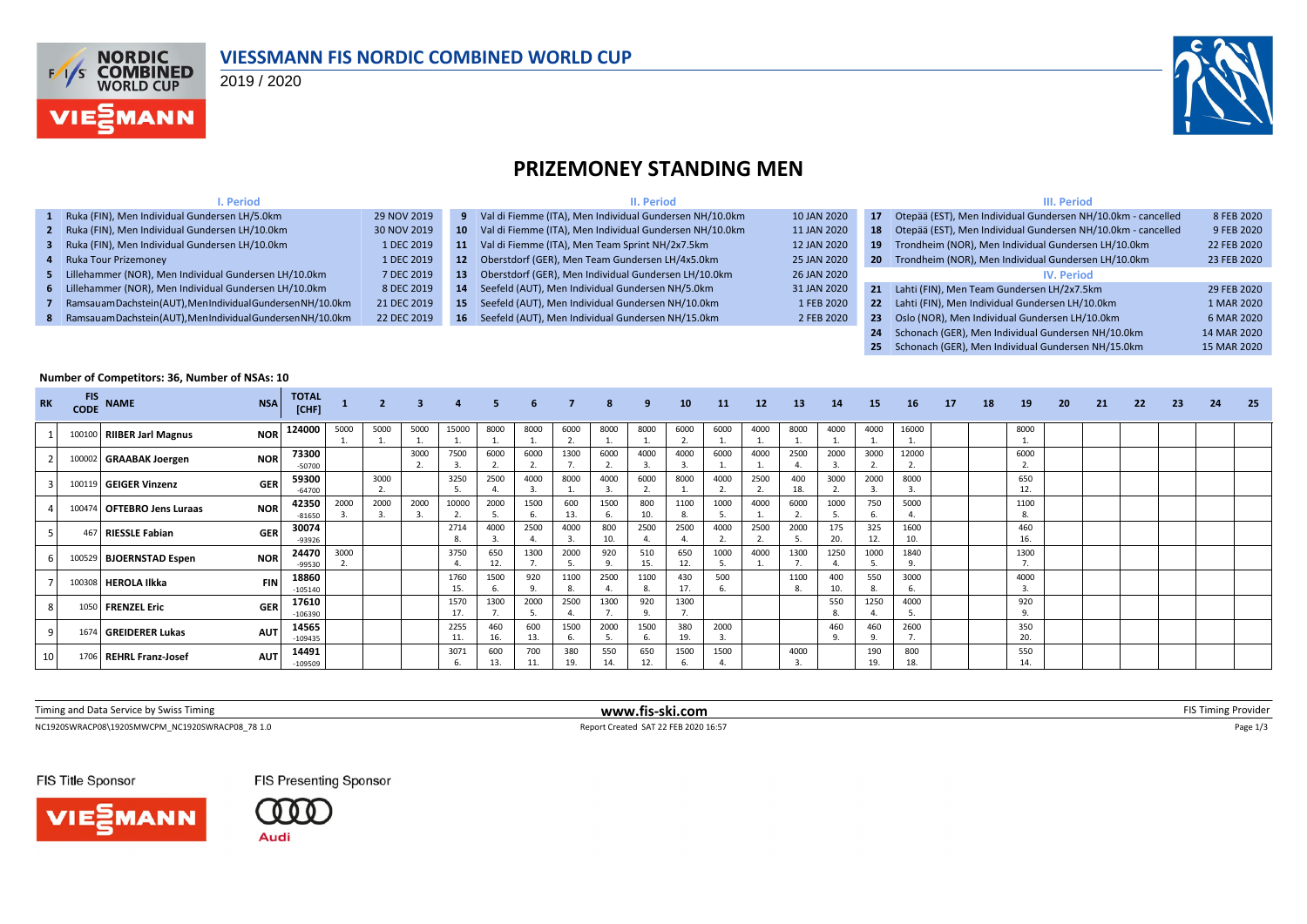



**VIE***MANN* 

# **PRIZEMONEY STANDING MEN**

| <b>RK</b> | <b>FIS</b><br><b>CODE</b> | <b>NAME</b>                 | <b>NSA</b> | <b>TOTAL</b><br>[CHF] | $\mathbf{1}$ | $\mathbf{2}$ | -3 |             |              |            |            | 8          | q          | 10         | <b>11</b>                | 12 <sup>2</sup>                 | 13         | 14         | 15         | 16          | 17 | 18 | 19               | 20 | 21 | 22 | 23 | 24 | 25 |
|-----------|---------------------------|-----------------------------|------------|-----------------------|--------------|--------------|----|-------------|--------------|------------|------------|------------|------------|------------|--------------------------|---------------------------------|------------|------------|------------|-------------|----|----|------------------|----|----|----|----|----|----|
| 11        | 1600                      | <b>FAISST Manuel</b>        | <b>GER</b> | 12712<br>$-111288$    |              |              |    | 2887<br>7.  |              | 350<br>20. | 920<br>9.  | 1100<br>8. |            | 920<br>9.  |                          | 2500<br>2.                      | 920<br>9.  |            | 255<br>15. | 860<br>17.  |    |    | 2000<br>- 5.     |    |    |    |    |    |    |
| 12        |                           | 1868 FRITZ Martin           | <b>AUT</b> | 12340<br>$-111660$    |              |              |    | 1995<br>13. | 1100<br>- 8. | 800<br>10. |            | 600<br>13. | 1300<br>7. |            | 2000<br>$\overline{3}$ . |                                 | 1500<br>6. | 350<br>11. | 275<br>14. | 920<br>16.  |    |    | 1500<br>- 6.     |    |    |    |    |    |    |
| 13        |                           | 1136 WATABE Akito           | <b>JPN</b> | 10255<br>$-113745$    |              |              |    | 1655<br>16. | 350<br>20.   | 550<br>14. | 400<br>18. | 510<br>15. | 550<br>14. | 460<br>16. |                          | 1000<br>3.                      | 800<br>10. | 750<br>6.  | 650<br>7.  | 2200<br>8.  |    |    | 380<br>19.       |    |    |    |    |    |    |
| 14        |                           | 590 RYDZEK Johannes         | <b>GER</b> | 8770<br>$-115230$     |              |              |    |             | 510<br>15.   |            | 460<br>16. |            | 2000<br>5. | 800<br>10. |                          | 2500<br>2.                      |            |            | 400<br>10. | 1400<br>11. |    |    | 700<br>11.       |    |    |    |    |    |    |
| 15        | 592                       | <b>KLAPFER Lukas</b>        | <b>AUT</b> | 8160<br>$-115840$     |              |              |    |             | 430<br>17.   |            | 700<br>11. |            | 700<br>11. | 2000<br>.5 | 1500<br>4                |                                 | 600<br>13. | 230<br>16. |            | 1200<br>13. |    |    | 800<br>10.       |    |    |    |    |    |    |
| 16        |                           | 1761 JOEBSTL Thomas         | <b>AUT</b> | 5280<br>$-118720$     |              |              |    | 2120<br>12. | 800<br>10.   | 1100<br>8. | 800<br>10. | 460<br>16. |            |            |                          |                                 |            |            |            |             |    |    |                  |    |    |    |    |    |    |
| 17        |                           | 1413 KROG Magnus            | <b>NOR</b> | 5055<br>$-118945$     |              |              |    |             |              |            |            |            |            |            |                          |                                 | 650<br>12. | 255<br>15. | 350<br>11. | 1300<br>12. |    |    | 2500<br>$\Delta$ |    |    |    |    |    |    |
| 18        | 100797                    | <b>OFTEBRO Einar Luraas</b> | <b>NOR</b> | 4478<br>$-119522$     |              |              |    | 2398<br>10. |              |            |            |            |            |            |                          |                                 | 380<br>19. | 300<br>13. | 300<br>13. | 1100<br>14. |    |    |                  |    |    |    |    |    |    |
| 19        |                           | 100025 ANDERSEN Espen       | <b>NOR</b> | 4415<br>$-119585$     |              |              |    | 1875<br>14. |              | 510<br>15. |            | 400<br>18. | 600<br>13. | 600<br>13. |                          |                                 | 430<br>17. |            |            |             |    |    |                  |    |    |    |    |    |    |
| 20        |                           | 1821 WEBER Terence          | <b>GER</b> | 4315<br>$-119685$     |              |              |    |             | 700<br>11.   | 430<br>17. | 550<br>14. | 430<br>17. | 400<br>18. | 510<br>15. |                          |                                 |            | 275<br>14. |            | 1020<br>15. |    |    |                  |    |    |    |    |    |    |
| 21        |                           | 1562 COSTA Samuel           | <b>ITA</b> | 3650<br>$-120350$     |              |              |    |             | 920<br>9     | 650<br>12. | 650<br>12. | 650<br>12. | 380<br>19. | 400<br>18. |                          |                                 |            |            |            |             |    |    |                  |    |    |    |    |    |    |
| 22        |                           | 100547 YAMAMOTO Ryota       | <b>JPN</b> | 3640<br>$-120360$     |              |              |    | 1380<br>19. |              |            |            |            |            |            |                          | 1000<br>$\overline{3}$          | 460<br>16. |            | 200<br>18. |             |    |    | 600<br>13.       |    |    |    |    |    |    |
| 23        | 1029                      | <b>PITTIN Alessandro</b>    | <b>ITA</b> | 3440<br>$-120560$     |              |              |    | 1300<br>20. | 550<br>14.   | 380<br>19. | 510<br>15. | 700<br>11. |            |            |                          |                                 |            |            |            |             |    |    |                  |    |    |    |    |    |    |
| 24        |                           | 1760 ORTER Philipp          | <b>AUT</b> | 3280<br>$-120720$     |              |              |    | 2550<br>9.  |              |            |            | 380<br>19. |            | 350<br>20. |                          |                                 |            |            |            |             |    |    |                  |    |    |    |    |    |    |
| 25        |                           | 100314 RIIBER Harald Johnas | <b>NOR</b> | 2550<br>$-121450$     |              |              |    | 1470<br>18. |              |            |            |            |            |            |                          |                                 |            | 650<br>7.  |            |             |    |    | 430<br>17.       |    |    |    |    |    |    |
| 26        | 100965                    | <b>LAMPARTER Johannes</b>   | <b>AUT</b> | 2355<br>$-121645$     |              |              |    |             |              |            |            | 350<br>20. | 460<br>16. | 550<br>14. |                          |                                 | 550<br>14. | 215<br>17. | 230<br>16. |             |    |    |                  |    |    |    |    |    |    |
| 27        |                           | 1700 WATABE Yoshito         | <b>JPN</b> | 2340<br>$-121660$     |              |              |    |             | 400<br>18.   | 400<br>18. |            |            |            |            |                          | 1000<br>$\overline{\mathbf{3}}$ | 350<br>20. | 190<br>19. |            |             |    |    |                  |    |    |    |    |    |    |
| 28 I      |                           | 100434 MUHLETHALER Laurent  | <b>FRA</b> | 1970<br>$-122030$     |              |              |    |             |              |            |            |            |            |            |                          |                                 | 700<br>11. |            |            | 760<br>19.  |    |    | 510<br>15.       |    |    |    |    |    |    |

Timing and Data Service by Swiss Timing **WWW.fis-ski.com WWW.fis-ski.com FIS** Timing Provider

NC1920SWRACP08\1920SMWCPM\_NC1920SWRACP08\_78 1.0 Report Created SAT 22 FEB 2020 16:57 Page 2/3

FIS Title Sponsor